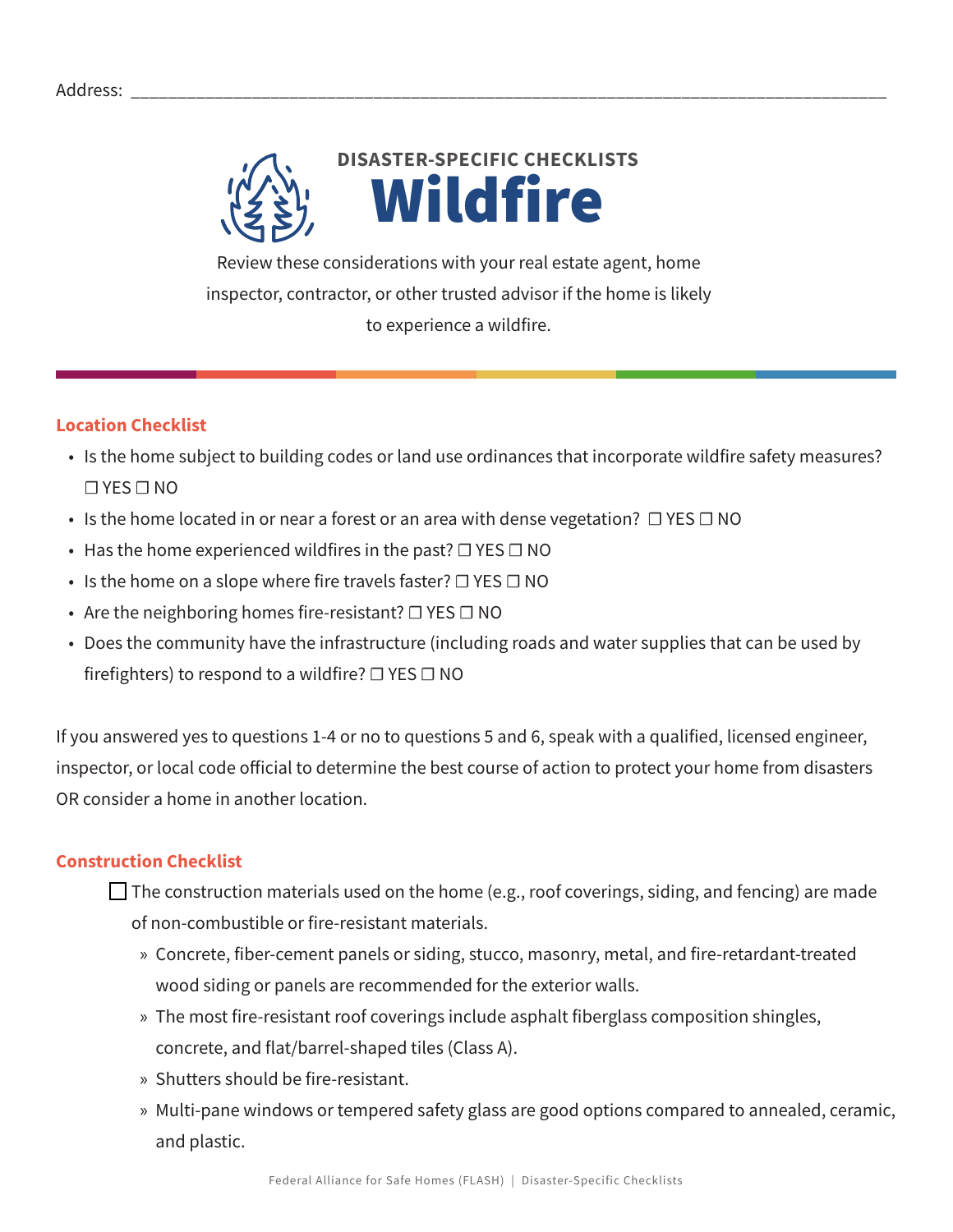- » Metal window frames are recommended over wood.
- » Exterior doors should be metal or solid wood with an adequate fire rating.
- » Avoid using a wooden garage door, especially if it does not have a solid core.

 $\Box$  Decks, porches, and fences are made of non-combustible or fire-resistant materials.

 $\Box$  There is a spark arrestor in each chimney or stovepipe to prevent large embers from escaping (or entering).

 $\Box$  Eaves, soffits, and vents are protected from wildfire.

 $\Box$  There are no overhangs or minimal overhangs, as this can mitigate soffit fire risks and the potential for trapping embers and hot gasses.

 $\Box$  There is fire-resistant and non-combustible landscaping and defensible space within 100 feet of the home.

- » Immediate Zone (0-5 feet from the home)
- » Intermediate Zone (5-30 feet from the home)
- » Extended Zone (30-100 feet from the home)

 $\Box$  Utility and equipment connections are underground.

» If utility and equipment connections aren't underground, gaps and penetrations in exterior walls and roofs are sealed with fire-resistant materials.

 $\Box$  The home has residential fire sprinklers.

» If so, ask your insurance professional to see if you qualify for a discount.

Depending on the age of the home, you may want to undertake certain structural retrofits and upgrades at the time of purchase. Wildfire-specific options include:

 $\Box$  Installing a fire-resistive roof covering.

 $\Box$  Replacing non-metal vent materials.

 $\Box$  Covering attic vents, crawl space vents, vents in enclosures below decks, and chimneys with wire mesh.

 $\Box$  Installing non-combustible (metal) leaf guards over gutters.

 $\Box$  Upgrading to noncombustible siding.

 $\Box$  Upgrading to residential fire sprinklers.

 $\Box$  Ensuring fuel storage vessels are adequately distanced from the home.

 $\Box$  Protecting eaves, overhangs, and soffits with fire-resistant materials.

 $\Box$  Upgrading to heat- and flame-resistant windows.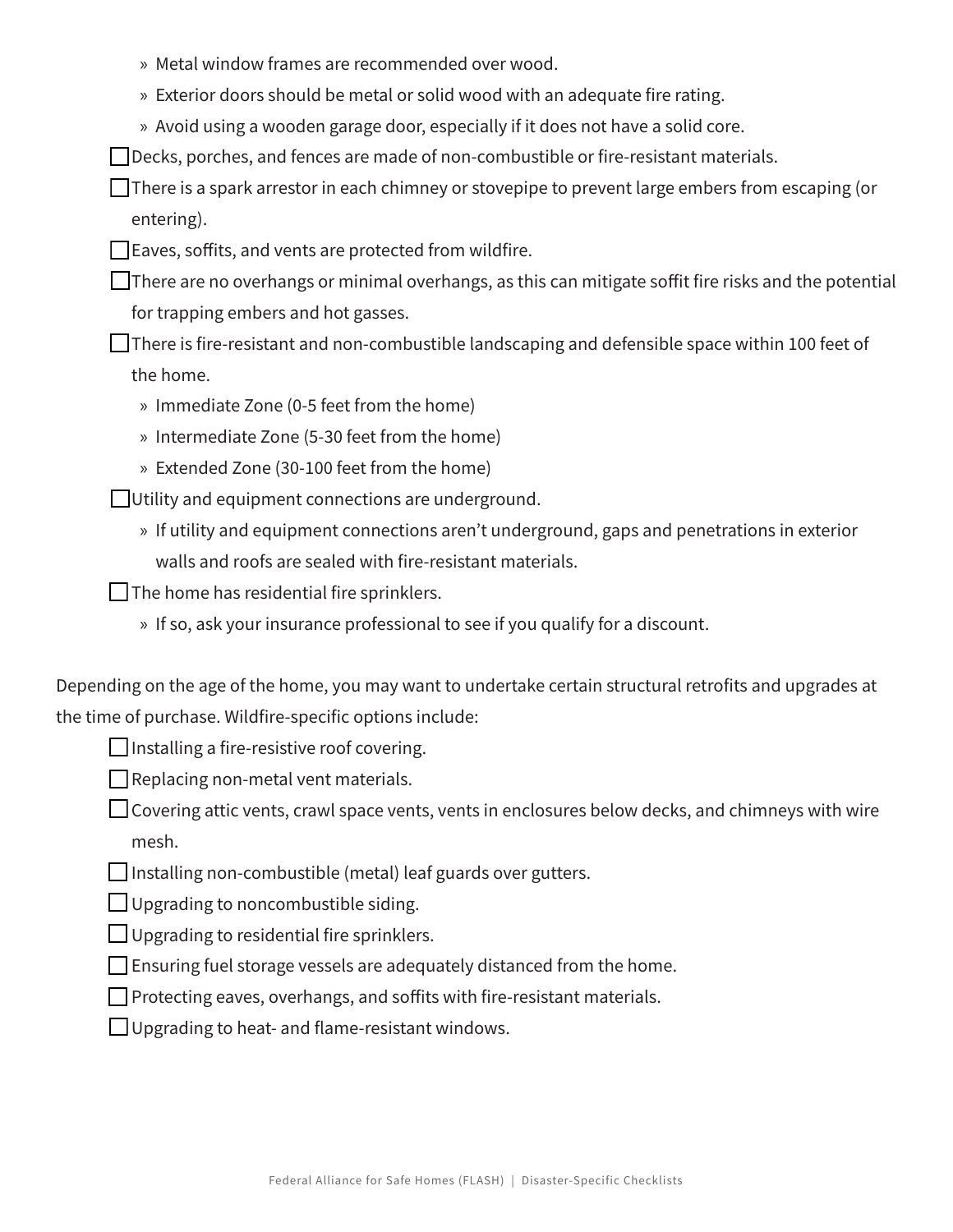Maintain your home to keep it ready for a wildfire by creating a defensible space of up to 100 feet around the home by:

- Immediate Zone (0-5 feet from the home)
	- $\Box$  Cleaning roofs and gutters of dead leaves, debris, and pine needles.
	- $\Box$  Replacing or repairing any loose or missing shingles, or roof tiles.
	- $\Box$  Reducing embers that could pass through vents in the eaves by installing <sup>1/8</sup> inch metal mesh screening.
	- $\Box$  Cleaning debris from exterior attic vents and installing  $\frac{1}{2}$  inch metal mesh screening to reduce embers.
	- $\Box$  Covering the underside of decks and crawl spaces with non-combustible materials or metal mesh to prevent the accumulation of combustible debris and slow the entry of embers, especially if your home is elevated above grade.

 $\Box$  Repairing or replacing damaged or loose window screens and any broken windows.

 $\Box$  Moving any flammable material away from wall exteriors (e.g., mulch, flammable plants, leaves and needles, firewood piles, etc.) and removing anything stored underneath decks or porches.

• Do not store propane grills, propane cylinders, or other flammable liquids next to your home.

- Intermediate Zone (5-30 feet from the home)
	- $\Box$  Clearing vegetation from under large stationary propane tanks.
	- $\Box$  Creating fuel breaks with driveways, walkways/paths, patios, and decks.
	- $\Box$  Keeping lawns and native grasses mowed to a height of four inches.
	- $\Box$  Removing ladder fuels (vegetation under trees) so a surface fire cannot reach the crowns.
	- $\Box$  Pruning trees up to 6-10 feet from the ground.
		- For shorter trees, don't exceed ⅓ of the overall tree height.
	- $\Box$  Spacing trees with a minimum of 18 feet between crowns, increasing the distance with the percentage of slope.
	- $\Box$  Planning tree placement to ensure the mature canopy is no closer than 10 feet from the edge of the home.
	- $\Box$  Limiting trees and shrubs to small clusters of a few each to break up the continuity of the vegetation across the landscape.